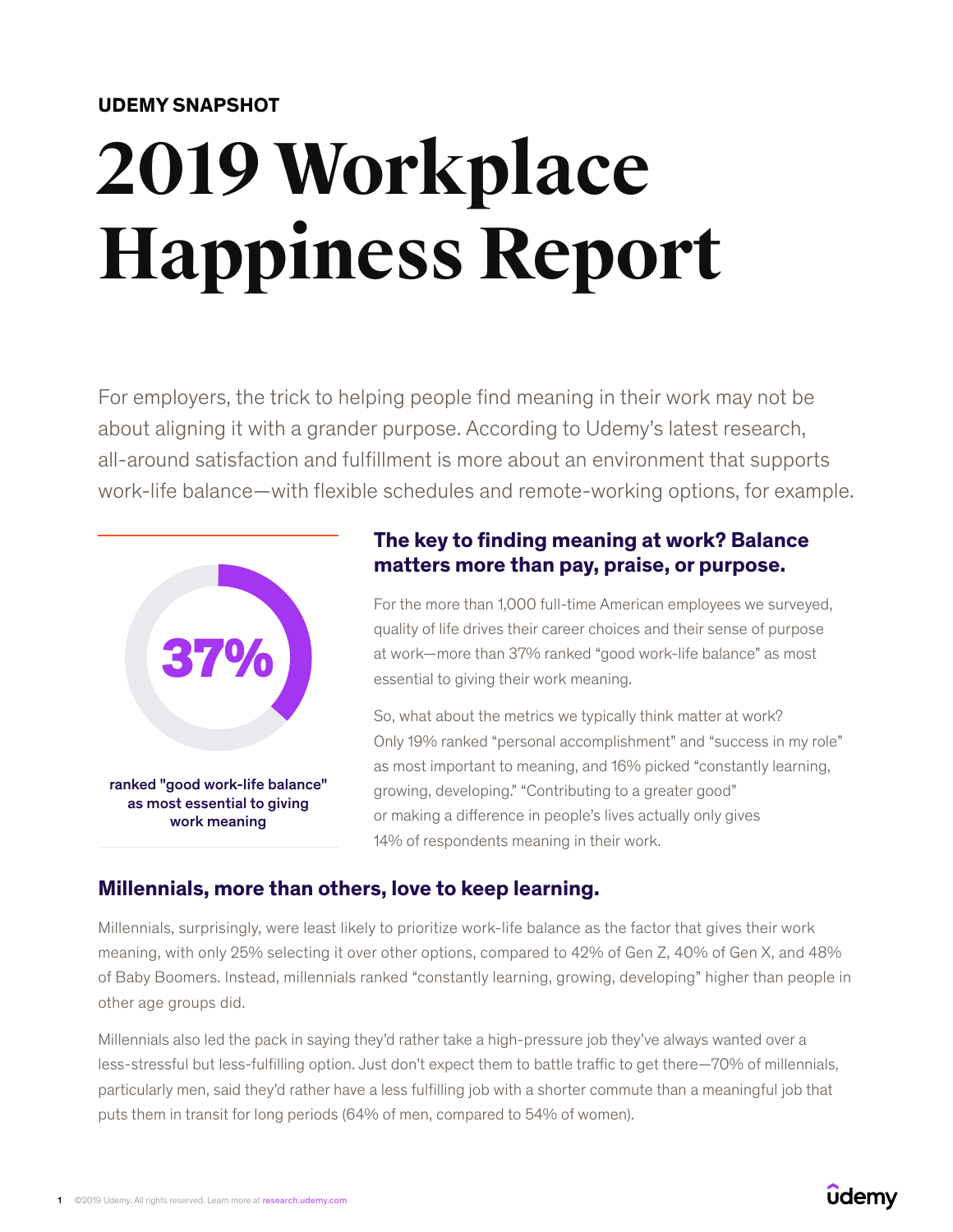## **Who's living the dream?**

Millennials might prioritize learning and growing over balance simply because they really love their jobs; 84% of them consider their current position to be their "dream job."

Overall, 69% of respondents are in their dream jobs, with Baby Boomers last in line (only 54% said they are working their dream jobs). Moreover, it's men who are more likely to say they're currently living the dream at work (77% of men, compared to 62% of women).

Broken down by education level, 76% of college grads agree they're in their dream jobs, compared with 58% of those without

#### Currently in their "dream job"



a degree. College grads are also more willing to take a pay cut for to work for a company with a compatible mission and are more willing to accept a long commute to get to a fulfilling job.

Why do millennials love their jobs so much? They're more satisfied than other generations with how well their workplaces meet their personal preferences. Given their aversion to long commutes, it makes sense that they insist on having the ability to work remotely when they want.

#### Among Millennials

- **64%** strongly agree that their employers invest in their development
- **62%** are able to set their own schedules
- **50%** can work remotely when they want

## But there appears to be a lack of gender equality in this flexibility:

| Among Millennial Men        | A Among Millennial Women           |
|-----------------------------|------------------------------------|
| 57% feel invested in        | 38% feel invested in               |
| 59% set their own schedules | <b>36%</b> set their own schedules |
| 45% can work remotely       | 36% can work remotely              |